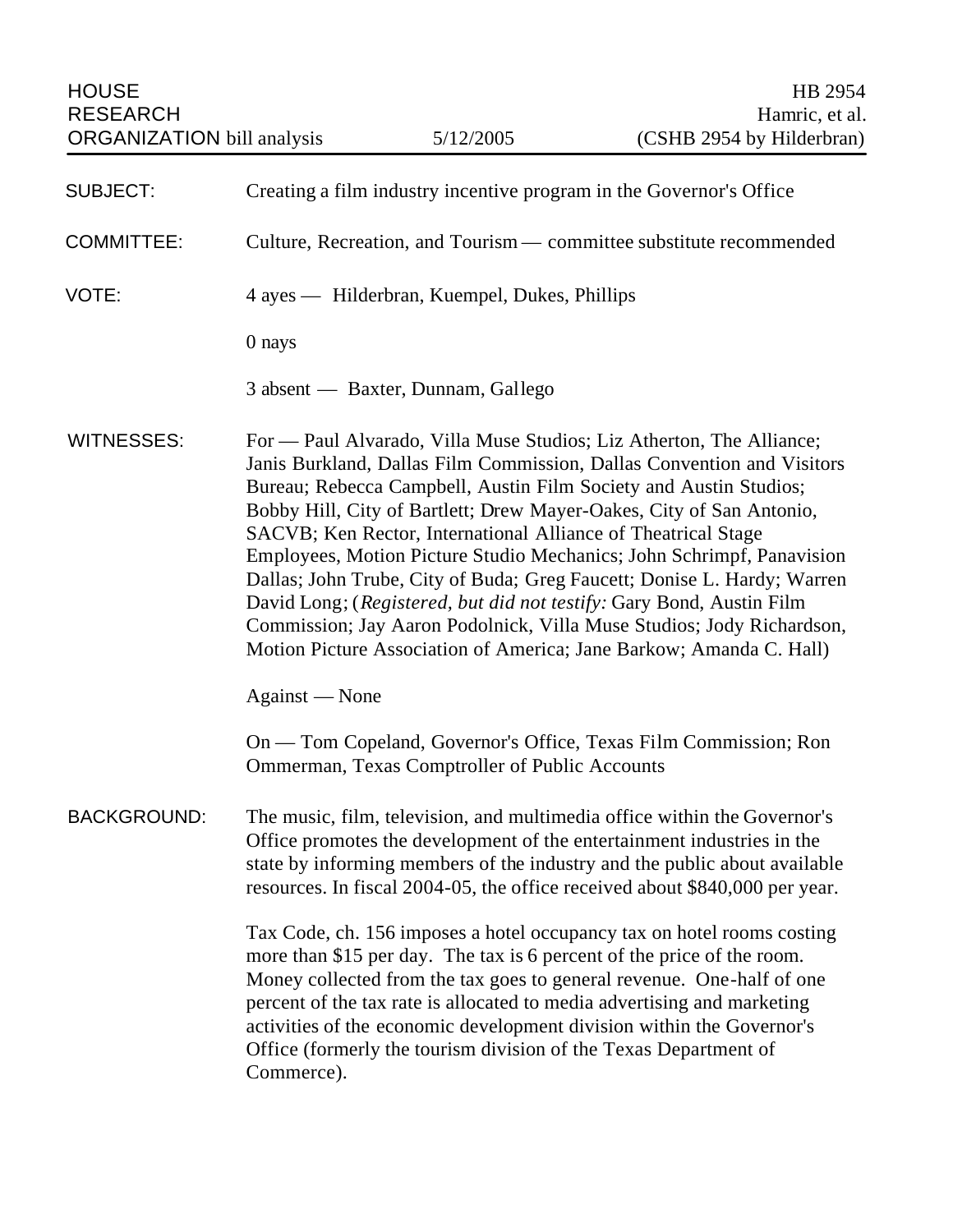## HB 2954 House Research Organization page 2

DIGEST: CSHB 2954 would create a new film industry incentive program within the Governor's Office and administered by the Governor's Music, Film, Television and Multimedia Office. The fund would provide grants to production companies for each film, television program, or major commercial they produced in the state, provided they paid at least \$500,000 in wages to Texas residents per film or television program or \$50,000 per commercial.

> The grants could not exceed the lesser of \$750,000 or 20 percent of the wages paid to state residents, although that grant could be increased by an additional 5 percent of wages if at least 25 percent of the filming days were located outside of Austin, Houston, and Dallas-Fort Worth. Wages could not include money paid to an actor or director that constituted a major part of the production costs or were negotiated or spent before the beginning of production. If a production company owed money to the state at the time a grant was awarded, the amount of the grant would be offset by the amount of the debt.

Money for the film incentive grants would come from the redirection of one-half of one percent of the hotel occupancy tax rate through 2007. Up to \$20 million of this money could be used for grants. An additional \$10 million could be used for the activities of the tourism division of the Texas Economic Development and Tourism Office.

The governor's Music, Film, Television and Multimedia Office would be required to develop a procedure for the submission of grant applications and the awarding of grants, including:

- the submission, prior to filming, of wage estimates for Texas residents; and
- methods for determining residency.

The bill would take effect September 1, 2005.

**SUPPORTERS** SAY: CSHB 2954 would help Texas promote the state's film industry and entice filmmakers to locate projects in the state. After years of assiduously building its film industry, the state recently has been losing film projects to other states that have implemented these types of incentives. Thirteen states and every Canadian province already have similar programs, and legislation to create film incentives is pending in several states. These incentive programs are dramatically altering film production location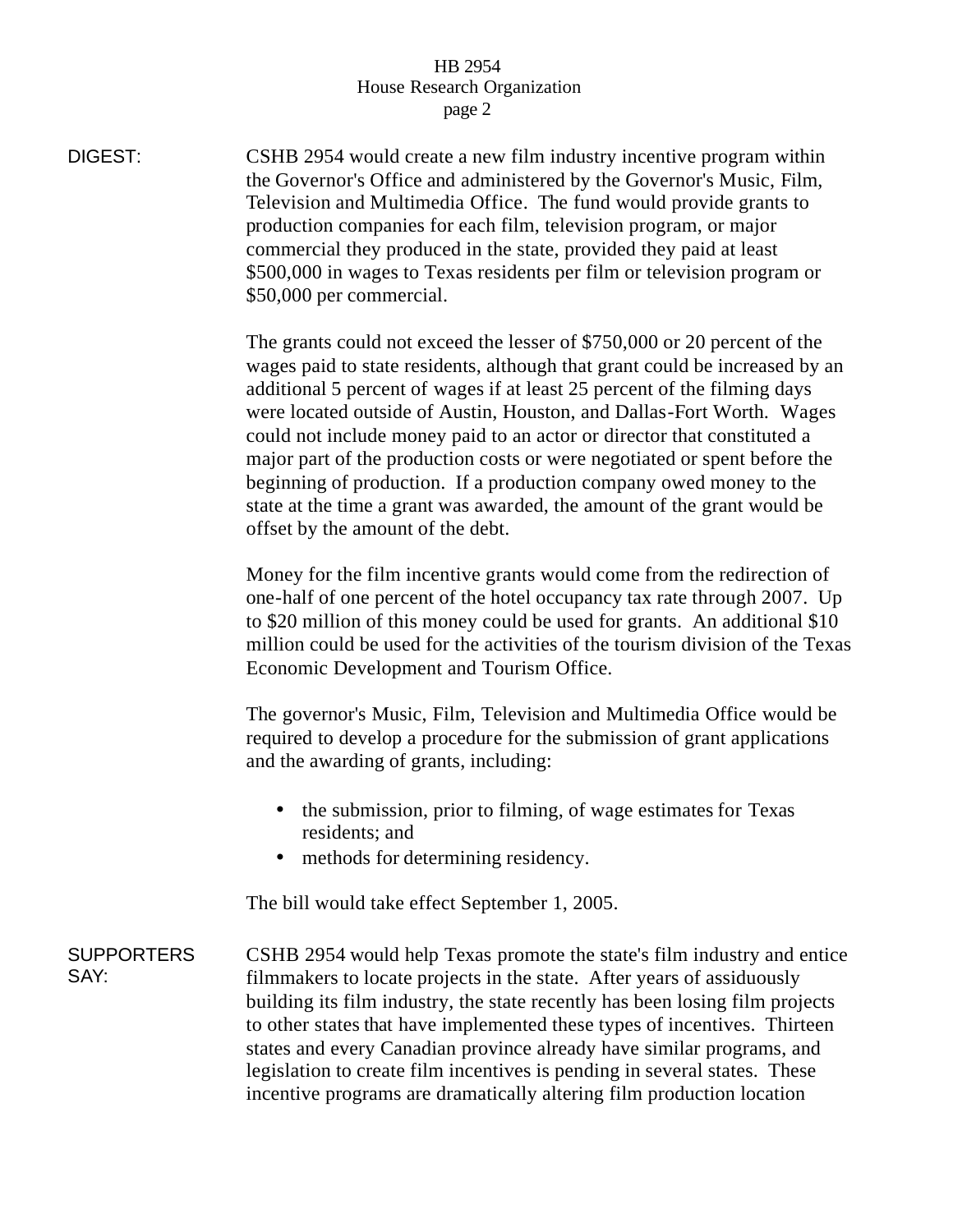## HB 2954 House Research Organization page 3

decisions in the United States. For example, the amount of film production dollars going to New Mexico and Louisiana jumped more than 10 times since these states implemented incentive programs two years ago. At the same time, the Texas Film Commission reported a 25 percent decrease in leads in 2004. Without an incentive program, Texas risks losing its once promising film industry.

Promoting film production in the state would increase employment for Texans, bring the state production-related dollars, and increase tourism. Film production is, by nature, a mobile business. By luring this production to the state, these grants would increase the number of Texans employed in filmmaking. Film-related businesses, such as equipment manufacturers or editing services, would benefit from the increased production. Local businesses also would gain business as the out-of-state crew members spent money on hotels, food, and other goods and services in the filming locations. Increasing the presence of Texas in movies could also increase tourism. For example, Smithville, which appeared in the movie "Hope Floats," has seen a considerable increase in tourists since the film was produced.

The bill would allow the Governor's Office flexibility to impose appropriate criteria on grant seekers. Specifying rigid criteria in statute could hinder the governor's ability to respond quickly to film production opportunities. Filmmakers considering location decisions often are on tight schedules and can not afford to delay production.

**OPPONENTS** SAY: While increasing film production is important, the state cannot afford another corporate grant program at this time. The money that this bill would set aside could be used to meet more important state priorities. Moreover, filmmakers already are eligible for several incentives, including exemption from sales taxes on many of the items and services used in the manufacture of the film, exemption from the hotel occupancy tax if they stay for more than 30 days, and fuel sales tax refunds for fuel used offroad, such as for generators and boats.

OTHER **OPPONENTS** SAY: CSHB 2954 lacks adequate accountability controls and reporting requirements. The bill sets only vague criteria for the grants and would leave much of the process of determining how to award these grants to the Governor's Office. Moreover, the bill contains no provision requiring the Governor's Office to report to the Legislature on the number of grants made, the amount of wages paid by grantees, the geographical distribution